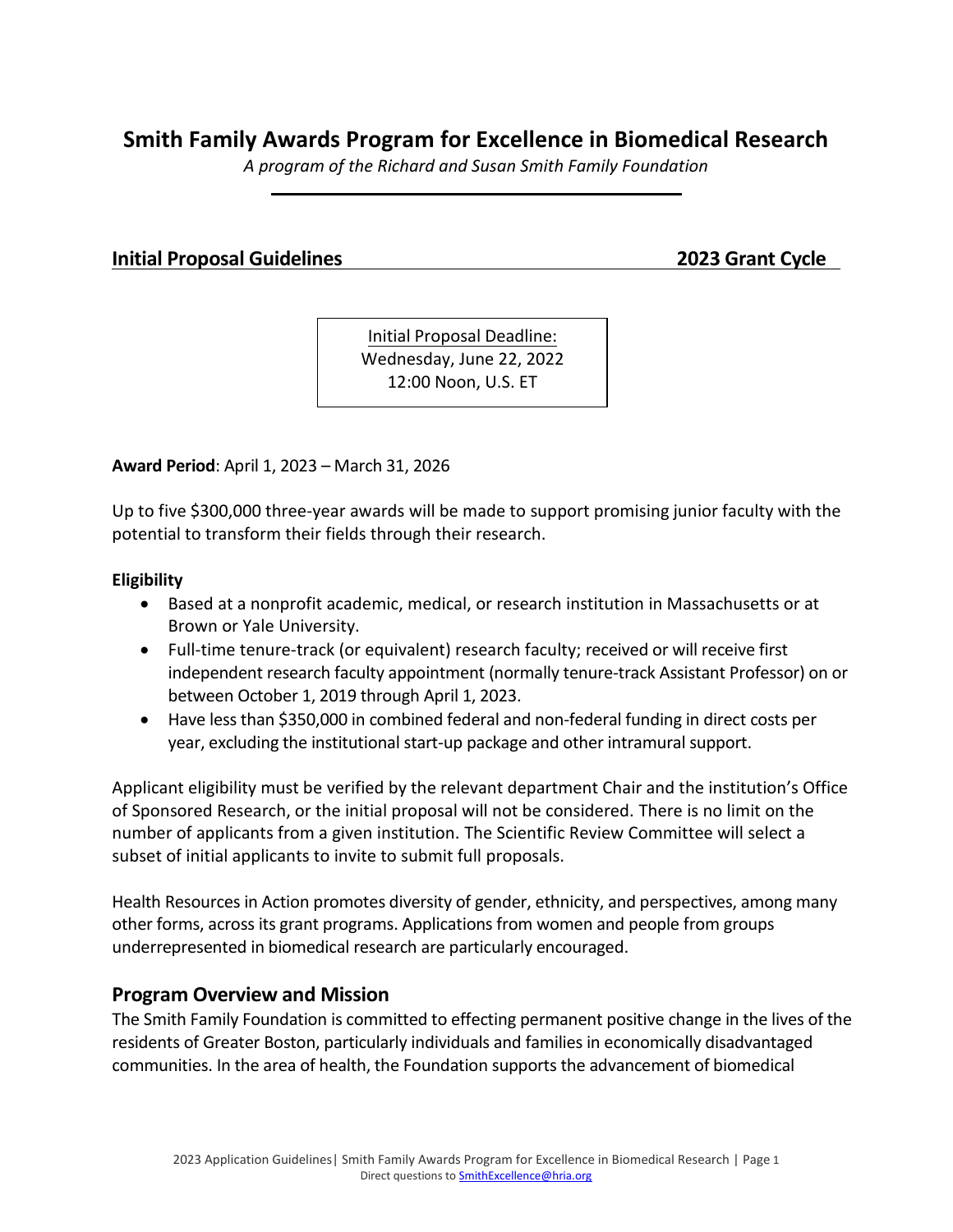research and the expansion of access to high-quality health care at safety net institutions serving low-income individuals and communities of Greater Boston.

The Smith Family Awards Program for Excellence in Biomedical Research was created in 1991 to launch the careers of newly independent biomedical researchers with the ultimate goal of achieving medical breakthroughs. Since 1992, the Program has funded 187 outstanding scientists and has provided \$40.1 million in research support.

The Smith Family Awards Program for Excellence in Biomedical Research is managed by The Medical Foundation at Health Resources in Action (HRiA). HRiA is a nonprofit organization in Boston that advances public health and medical research.

## **Research Focus**

The three-year Award supports newly independent faculty engaged in **basic or translational biomedical research**. Investigators in the physical sciences (physics, chemistry, and engineering) whose projects focus on biomedical science are also encouraged to apply. While basic research projects involving human subjects, data, and samples are eligible, clinical trials research is beyond the scope of this program.

We invite proposals from starting faculty members who study a wide range of problems in diverse biological systems. For example, we have supported research as diverse as regulated translation in synapse formation, bacterial regulators of immunity, kinetochore function in centromere cohesion, neural codes for perception, and DNA damage pathways in tumors*.* We recognize that very basic biology that can be discovered in systems ranging from bacteria to plants to human tumors to then impact fields as distant as neural pathfinding and immune function. We welcome proposals that range from fundamental biology to translational research with direct applicability to basic and translational biomedical research needs. Our review committees have traditionally been composed of bacterial and eukaryotic geneticists, immunologists, neurobiologists, developmental biologists, cancer biologists, and transcriptional regulation experts, who can assess a wide range of biological proposals.

In recognition of the importance of research collaboration within the scientific community, collaboration is an additional, but not required, positive ancillary factor. These projects may involve researchers within and/or outside the applicant's institution.

# **Eligibility Requirements**

United States citizenship is not required.

## **Institution**

- Researchers must have their primary appointment at a nonprofit academic, medical, or research institution in Massachusetts, or at Brown University or Yale University.
- Research projects must be conducted within the entity that is submitting the application. Award funds will go to that entity. For example, if an applicant submits from Harvard Medical School, the research project must be conducted at Harvard Medical School and not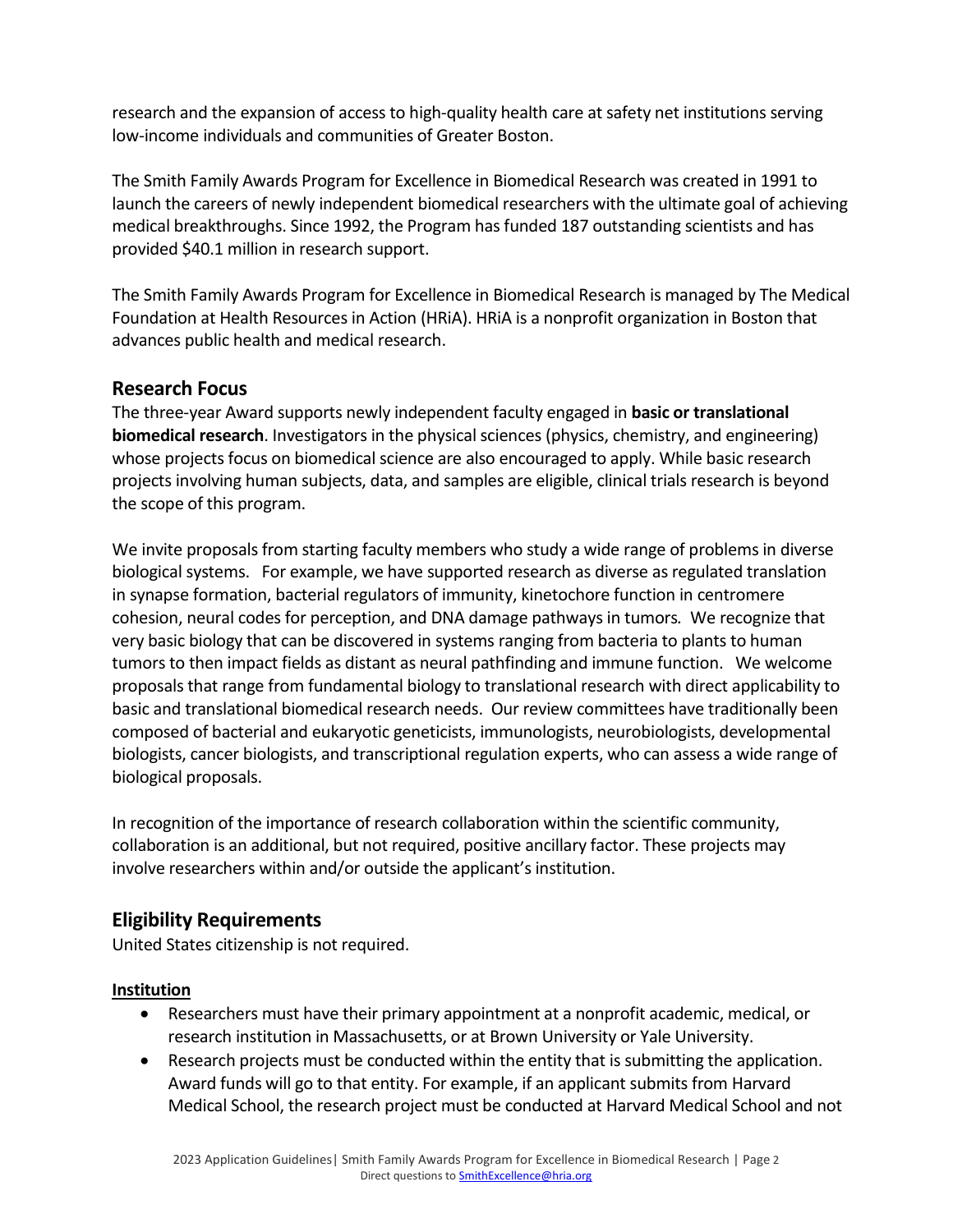at an affiliate location (such as Massachusetts General Hospital or Boston Children's Hospital).

#### **Career stage**

- Applications will be accepted from full-time faculty who have received or will receive their **first independent research faculty appointment on or between October 1, 2019 through April 1, 2023**. *Due to the COVID-19 pandemic, the eligibility period for the 2022 and 2023 grant cycles was extended by one year. This means that researchers who were promoted to their first tenuretrack Assistant Professor appointment no more than 3.5 years prior to the award start date of April 1, 2023 are eligible to apply for this award in the current grant cycle. As in years prior to 2022, it is likely that in future cycles the eligibility window will be 2.5 years of independence prior to the award start.*
- We understand that there is a continuum of independence at many institutions beginning with emerging independence at the Instructor level. However, to level the playing field and ensure that all applicants have only one window of eligibility, **we consider the tenure-track Assistant Professor appointment to be the first independent faculty appointment**.
- If an Applicant has been on medical or family leave, or if research was interrupted for other reasons, this period of absence does not count towards eligibility. Please address any gaps in work history in the Personal Statement on the Biosketch. The Department or Division Chair must also confirm the leave of absence as well as applicant eligibility in the "Applicant Independence/Institutional Commitment Form."
- All applicants must have completed their postdoctoral training by the funding start date of April 1, 2023.
- The Applicant's level of independence is critical. The "Applicant Independence/Institutional Commitment Form" must be completed by the Department or Division Chair and must describe space, start-up package, and institutional commitment. This form will be used by the Scientific Review Committee in evaluating independence. Although it is expected that a national search will have been conducted for the Applicant's position, candidates may have been promoted within their current institutions. If the Applicant was promoted internally, the Chair must clarify why a national search was not conducted. Institutional commitment is also important*.* In addition to describing the Applicant's qualifications, the Department or Division Chair must explain how the institution will contribute to the Applicant's independent professional development.

### **Current, Pending and Post Award Funding**

*Concurrent Federal and Non-Federal Support*

- Applicants are ineligible if, at the time of application, they have combined federal and non-federal funding totaling \$350,000 or more in direct costs in either of the first two years (4/1/23 - 3/31/24 or 4/1/24 - 3/31/25) of the three-year Smith Award. This figure refers to external funding only and not an Applicant's start-up package, other intramural support, or the Smith Award.
- Applicants are also ineligible if they were previously or are currently a Principal Investigator or Multiple PI (NIH), Co-PI (NSF), or equivalent on an R01, P01, Pioneer Award, New Innovator Award or similar large awards from other federal agencies or national foundations.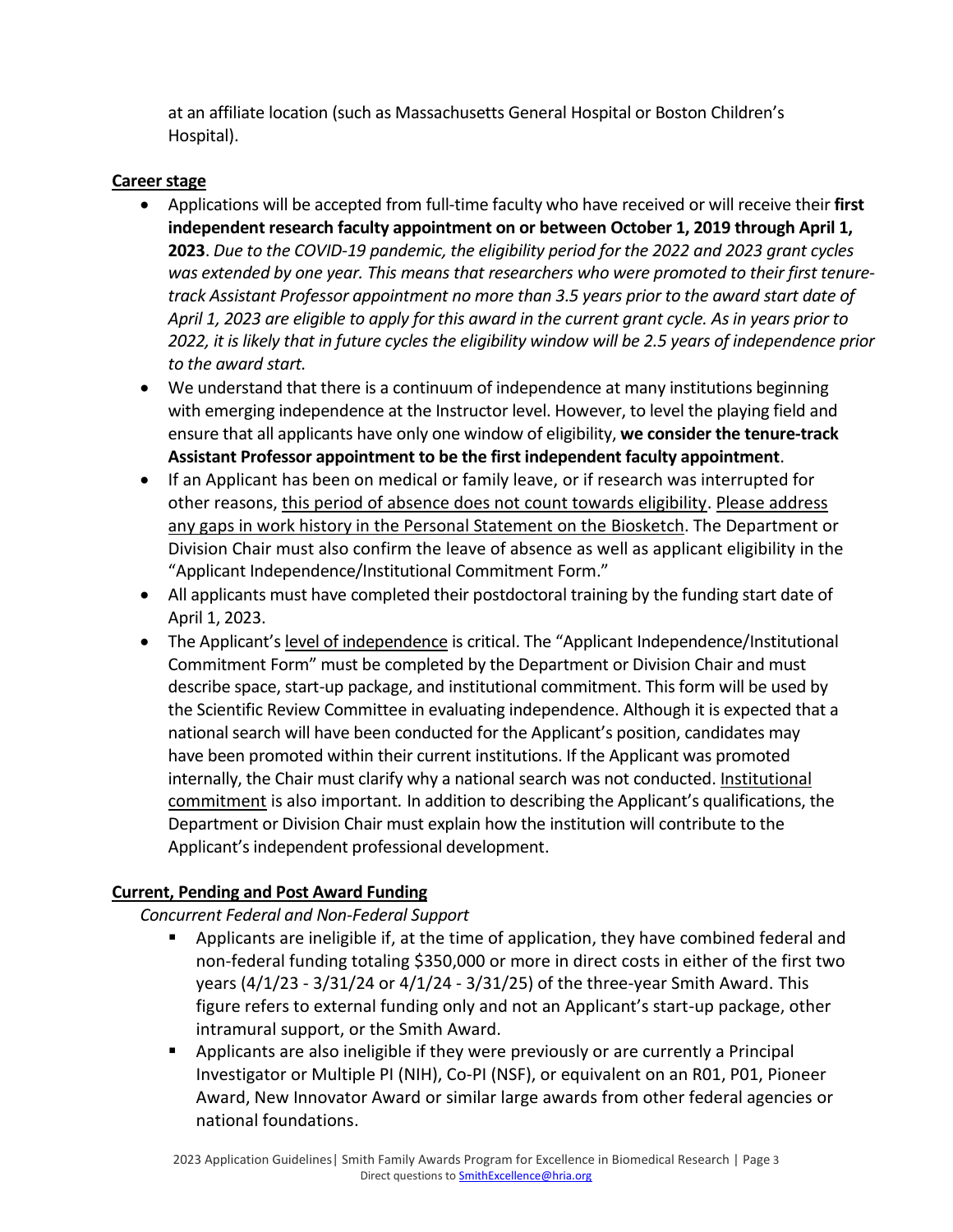#### *Pending Federal and Non-Federal Support*

- **E** Applicants who have pending R01s or other large applications to the NIH and other agencies are encouraged to submit proposals to the Smith Family Foundation. However, neither the applicant nor the institution may accept funding with budgetary overlap with the proposed aims of a funded Smith project. To avoid conflicts if your proposal receives a funding recommendation, we strongly suggest that you do not propose the same aims and budget in different grant applications. Please note that if a Smith Excellence award is made, neither the Institution nor the awardee may accept funding that results in an overlap of funding for the Smith Excellence project. **If the work proposed in the Smith Excellence proposal is funded by another source before the Smith awards are announced, the applicant must notify HRiA at [SmithExcellence@hria.org](mailto:SmithExcellence@hria.org) and withdraw the application immediately.**
- **EXECT** If an applicant is **notified on or prior to 1/1/2023** that they have been successful in securing federal or non-federal grant support which, when combined with other support, totals \$350,000 or more in direct costs in either of the first two years of the Smith Award, the application to the Smith Excellence Program will be ineligible for review. Notification of funding **after** 1/1/23 will not impact eligibility for a Smith Family Award. **It is the responsibility of all applicants to contact [SmithExcellence@hria.org](mailto:SmithExcellence@hria.org) as soon as notification of any new funding is received.**

## **Award Selection Criteria**

The Scientific Review Committee uses the following criteria to evaluate applications.

### **Impact**

▪ The proposed basic or translational biomedical research addresses an important problem and has high potential to lead a fundamental advance in basic biology or a substantial advance in translational biology. In the longer term, the work has potential to generate a medical breakthrough.

### **Applicant**

- The applicant has high potential to carry out independent research and clear ability to develop a sound research plan.
- **•** The institution has demonstrated an appropriate level of commitment to her/him.
- Collaboration is an additional, but not required, positive ancillary factor.

### **Research project**

- Research question and hypothesis are clearly stated and are based on sound precedents and a clear rationale.
- Study design is appropriate to answer the question(s) and technically feasible.
- The proposal makes sense in the context of the pertinent literature and the work of other investigators in the field of study.

## **Application Process**

The Smith Family Award for Excellence in Biomedical Research is a two-stage proposal process. Applicants submit an Initial Proposal by the designated deadline. Invited applicants will be asked to submit Full Proposals due in early November. Funding begins on or about April 1, 2023. The online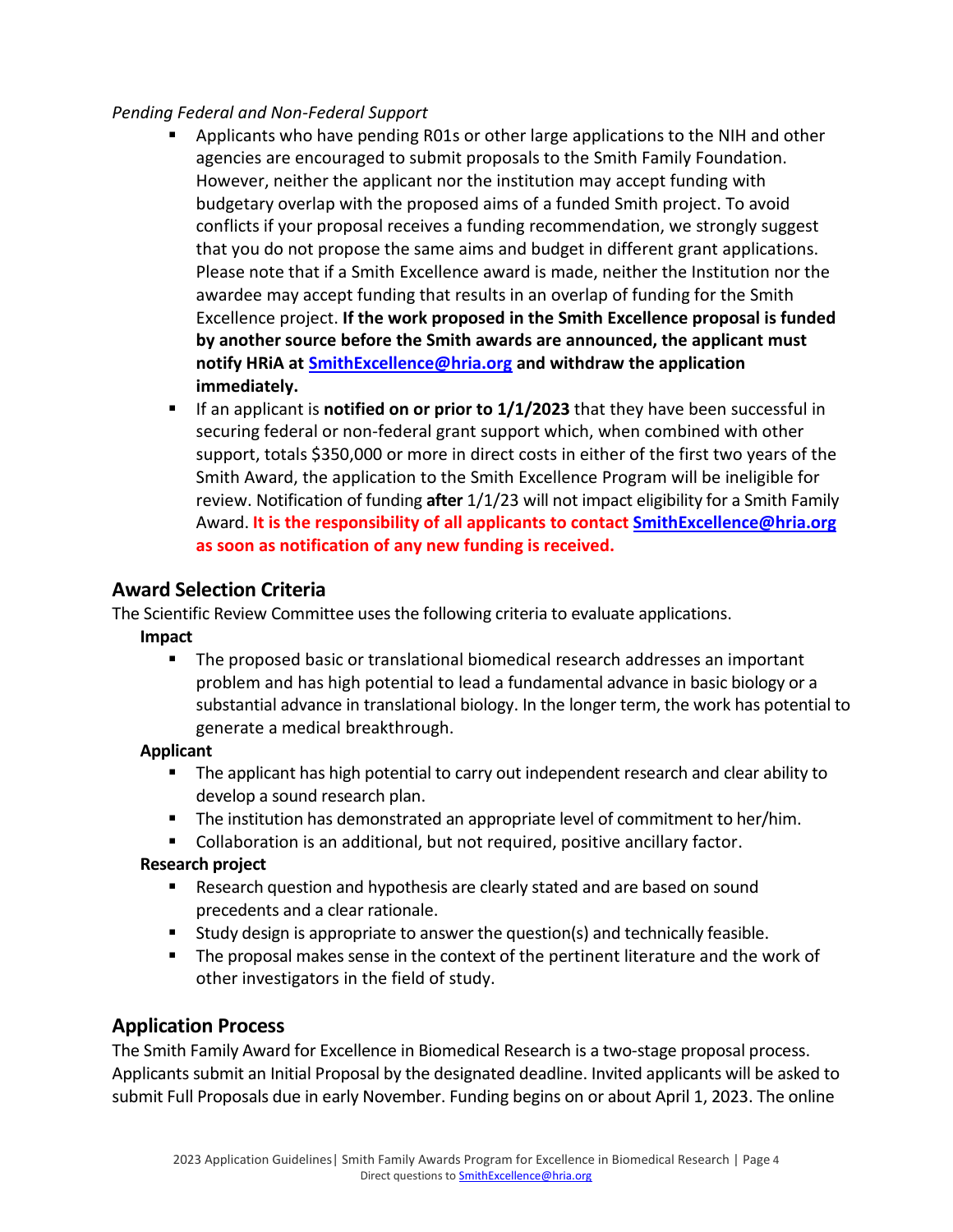application system will notify applicants once the application is received and will be used to communicate with applicants about the status of their applications.

**PLEASE NOTE**: If the Applicant is unable to accept the Award, the Award will not be transferred to another investigator involved in the research project.

# **Proposal Writing Tips**

Applicants are strongly encouraged to prioritize good grantsmanship in writing their initial applications, to maximize their chances of being invited to submit a full application. The Review Committee is composed of a diverse group of researchers who can assess a wide range of biomedical research proposals, such as bacterial and eukaryotic geneticists, immunologists, neurobiologists, developmental biologists, cancer biologists, and experts in transcriptional regulation. Characteristics of a well-written proposal include the following:

- Main points are communicated clearly and concisely. The big picture of what will be done, why it is important, and how it will advance the field is clear.
- The language is understandable to a general scientific audience. When jargon must be used, it is clearly explained, and complex technical points are put in context.
- Specific aims and concise/essential background, experiments, and analysis plan are connected with clear logic, and key choices are justified. Sufficient detail about the approach is provided that the reviewers can clearly understand the proposed experiments.
- Written responses answer the questions, and the use of references is appropriate. The writing is clear and does not overly rely on references to cheat the word count.
- For applicants in crowded fields, the proposal makes clear how the study will bring a fresh perspective. Innovation and novelty in the field *should not be overstated*. Reviewers typically check this.
- Goals and metrics of success are well-defined.
- While the work must be feasible, top-scoring proposals typically have at least one ambitious aim. The preliminary proposal format is intended to give you the freedom to be creative. Reviewers do not look favorably on applications that look and feel like a shrunken, repurposed R01.
- The impact of the work and how it will lead to a fundamental advance in basic biology or a substantial advance in translational biology should be clear.
- Any appearance of scientific or budgetary overlap with other current or pending support is clearly described, including a plan to avoid duplication of funding. Because Smith awardees are not allowed to accept funding that overlaps with the aims of the Smith project, we suggest applicants avoid proposing the same aims and budget in different grant applications.
- Information about preprints and major papers in press is shared in the Biosketch.

Applicants are encouraged to seek grant writing advice within their institutions and externally, and to ensure that the initial proposal is clear and comprehensible to a scientist from a related field as well as to a specialist. It may be helpful to read examples of successful proposals, such as those found in the grant-writing tip sheets for NIH research grants. Institutions and colleagues may also be willing to provide examples of well-written and successful grant applications. Applicants are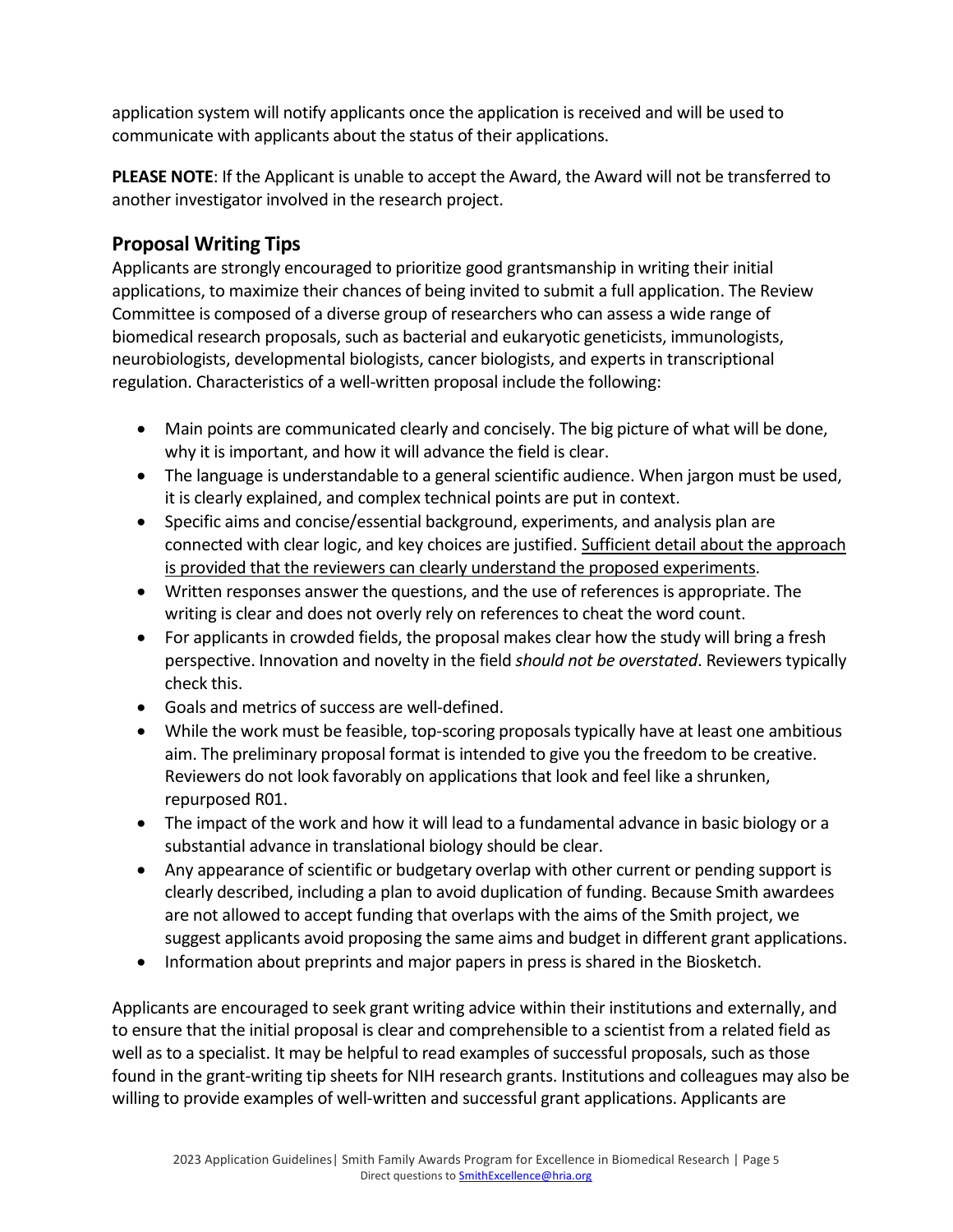encouraged to invite a mentor to do a close read and provide feedback on the completed application.

# **Acknowledgement of Support**

The Award Recipient and Institution are encouraged to announce receipt of this Award entitled: the **Smith Family Award for Excellence in Biomedical Research**, and credit financial support to the **Richard and Susan Smith Family Foundation, Newton, MA.**

### **Publications**

Publications or presentations resulting from research supported by this Award must also acknowledge support from the **Richard and Susan Smith Family Foundation, Newton, MA.**

### **Terms of the Award**

Please download "Terms of the Award" from <https://hria.org/tmf/Smith> for information regarding use of the Award funds, indirect costs, payment schedule, reporting schedule, and other Awardee and Institutional requirements.

A listing of prior **Award Recipients** and their research summaries as well as **Frequently Asked Questions** may also be found at this site.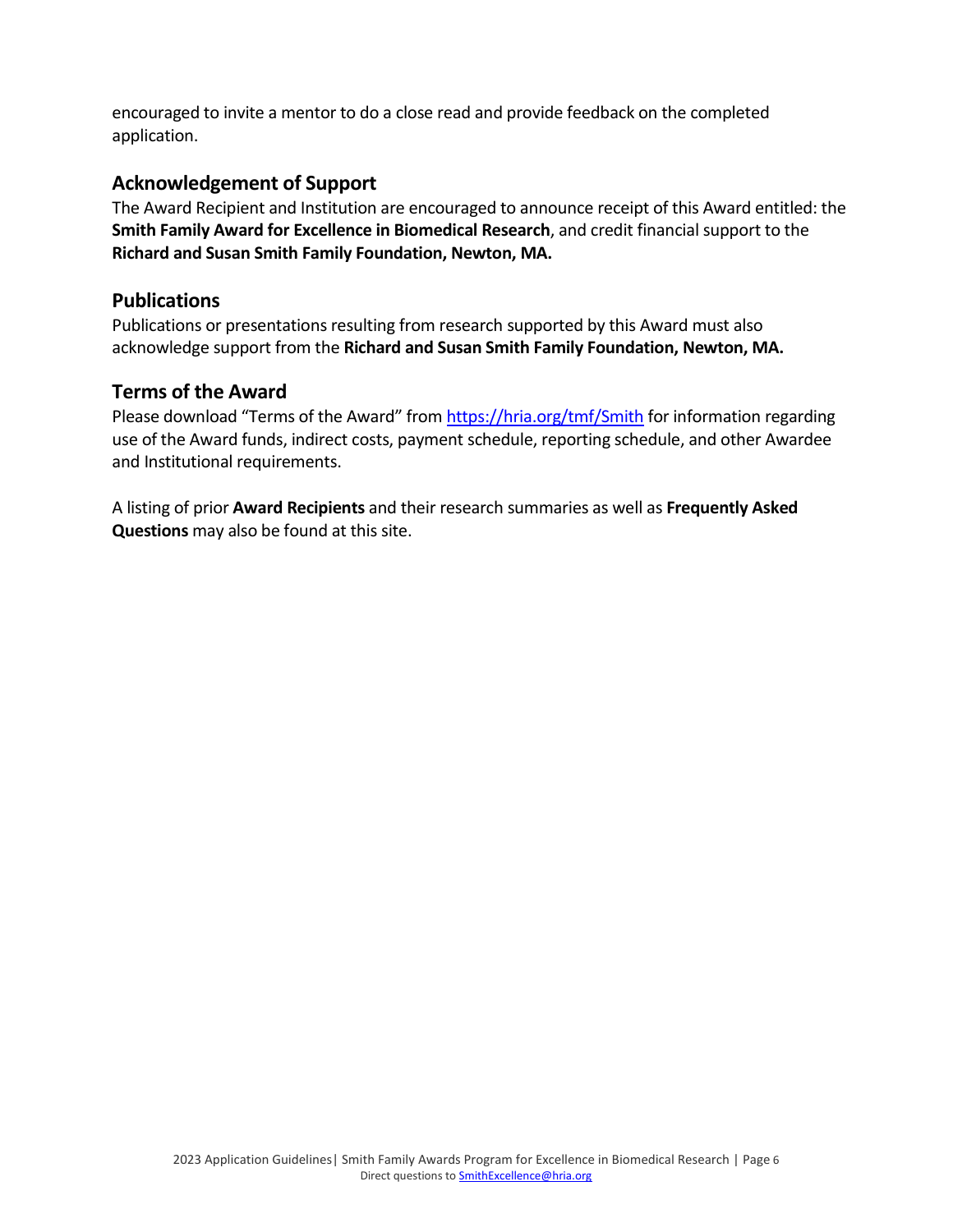## **APPLICATION DEADLINE**

**Wednesday, June 22, 2022** *(12:00 PM, U.S. Eastern Time)*

Before beginning the online submission, **download and save the "Excellence Application Form" which can be found at [https://hria.org/tmf/Smith.](https://hria.org/tmf/Smith)** 

Use one of the following links to begin or continue the application process:

Start a New Application: [https://www.grantrequest.com/SID\\_738?SA=SNA&FID=35241](https://www.grantrequest.com/SID_738?SA=SNA&FID=35241) Continue a Saved Application: [https://www.GrantRequest.com/SID\\_738?SA=AM](https://www.grantrequest.com/SID_738?SA=AM)

The following sections must be completed for the online submission:

- 1. **Institution's Tax ID Number**
- 2. **Eligibility Quiz**
- 3. **Applicant Data**: Institution where proposed research will be conducted, Applicant's contact information and educational background
- 4. **Key Personnel**: Collaborator information (if applicable)
- 5. **Research Project Information**: Project title, key words, non-technical overview, and experimental system(s), key tools, and techniques to be used.
- 6. **Institutional Contact Information:** Department/Division Chair and Authorized Institutional Representative
- 7. **Attachment (Document Upload)**: The Application must be converted into ONE PDF file, in the order noted, for upload. This document must be named LastName, FirstName.pdf (for example, Doe, Jane.pdf). Make sure all pages are numbered sequentially starting with the Cover Sheet as Page #1.

### **Document Upload**

#### **Application:**

- **Application Cover Page**: Complete the Application Cover Page (type all information). The Cover Page is the first page of the Document Upload.
- **Table of Contents:** Follow the Table of Contents and number ALL pages consecutively. The Table of Contents is page 2 of the Document Upload.
- **Key Personnel:** Collaborator information is page 3 of the Document Upload. This should match the information entered in the Key Personnel online submission field.
- **Initial Research Proposal**: Complete this form according to the instructions.
- **Applicant Biosketch:** Use the new, updated March 2021 form for your NIH Biographical Sketch [\(https://grants.nih.gov/grants/forms/biosketch.htm\)](https://grants.nih.gov/grants/forms/biosketch.htm). Please include